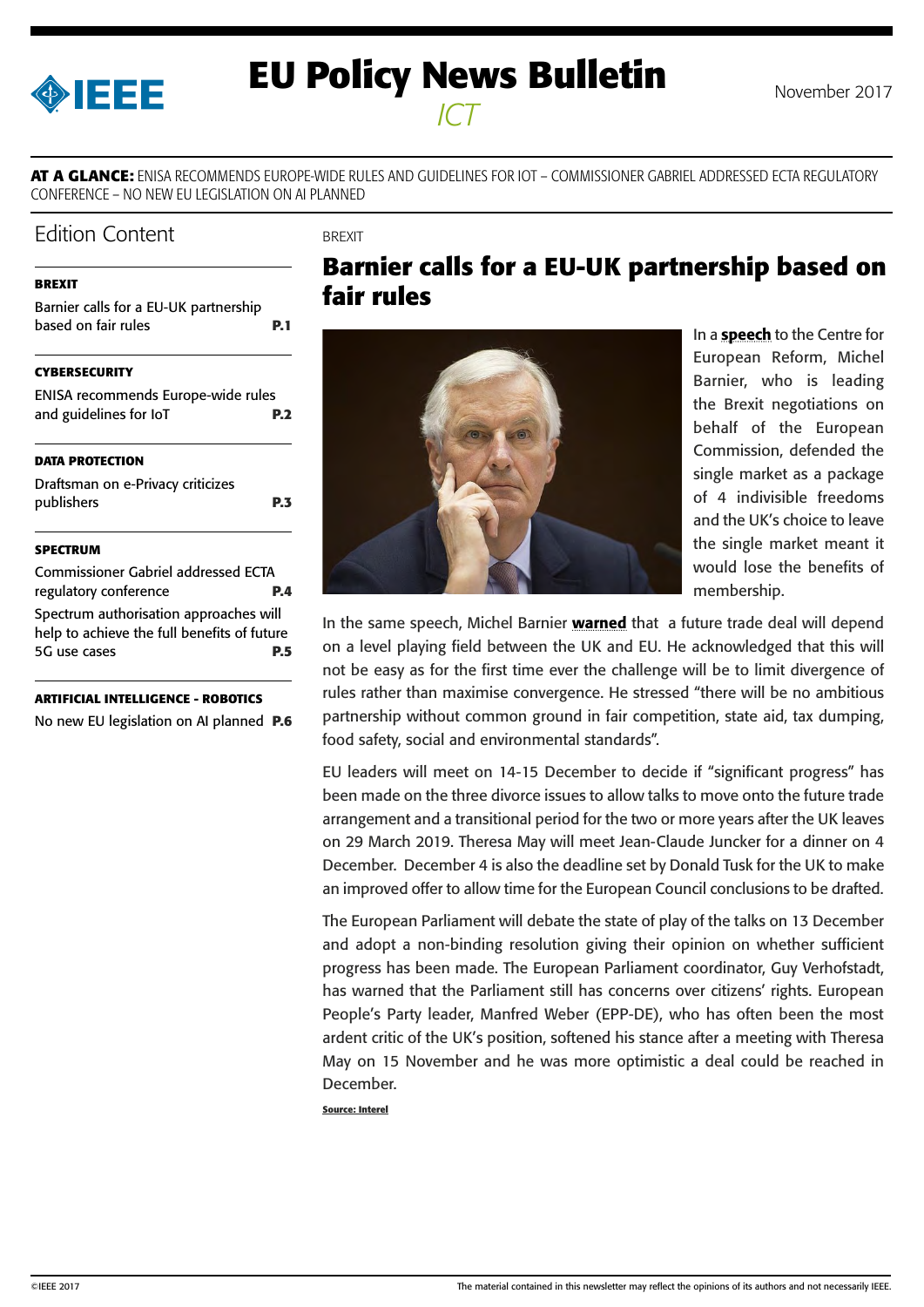#### <span id="page-1-0"></span>**[BREXIT](#page-0-0)**

[Barnier calls for a EU-UK partnership](#page-0-0)  [based on fair rules](#page-0-0) **P.1** 

#### **CYBERSECURITY**

| ENISA recommends Europe-wide rules |            |
|------------------------------------|------------|
| and guidelines for IoT             | <b>P.2</b> |
|                                    |            |

#### **[DATA PROTECTION](#page-2-0)**

[Draftsman on e-Privacy criticizes](#page-2-0)  [publishers](#page-2-0) **P.3**

#### **[SPECTRUM](#page-3-0)**

[Commissioner Gabriel addressed ECTA](#page-3-0)  [regulatory conference](#page-3-0) **P.4** [Spectrum authorisation approaches will](#page-4-0)  [help to achieve the full benefits of future](#page-4-0)  [5G use cases](#page-4-0) **P.5**

#### **[ARTIFICIAL INTELLIGENCE - ROBOTICS](#page-5-0)**

[No new EU legislation on AI planned](#page-5-0) **P.6**

#### **CYBERSECURITY**

# **ENISA recommends Europe-wide rules and guidelines for IoT**



This month ENISA, the European cybersecurity agency, published a [study](https://www.enisa.europa.eu/publications/baseline-security-recommendations-for-iot) on security recommendations for IoT in the context of critical information infrastructures. The study aims to set the scene for IoT security in Europe and to feed into forthcoming EU initiatives and developments in the area.

The report recommends setting Europe-wide rules and guidelines for IoT. It stresses the importance of implementing specific security measures to protect Internetconnected device from cyber threats.

**Source: Interel**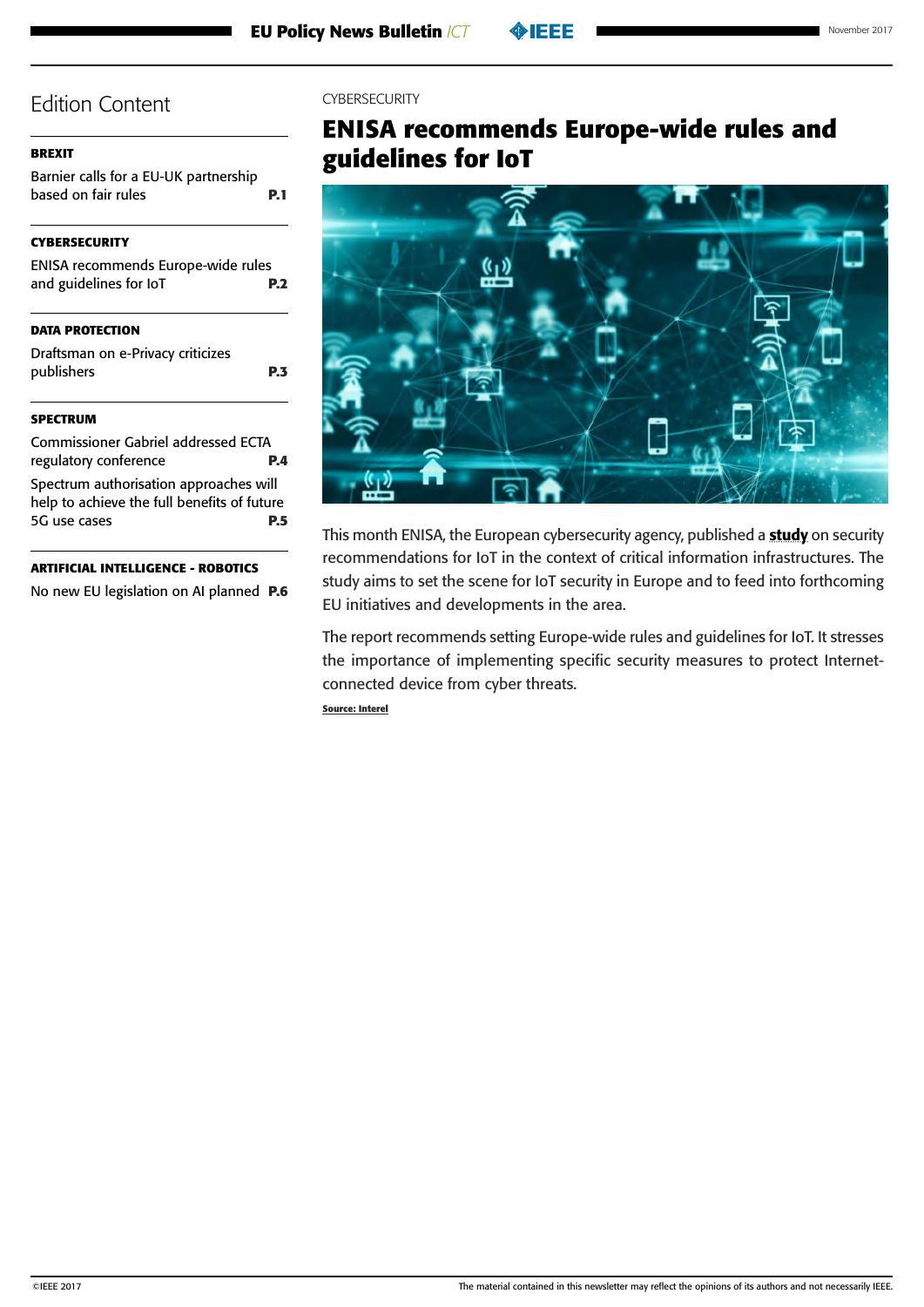#### <span id="page-2-0"></span>**[BREXIT](#page-0-0)**

[Barnier calls for a EU-UK partnership](#page-0-0)  [based on fair rules](#page-0-0) **P.1** 

### **[CYBERSECURITY](#page-1-0)**

| ENISA recommends Europe-wide rules |            |
|------------------------------------|------------|
| and guidelines for IoT             | <b>P.2</b> |

#### **DATA PROTECTION**

Draftsman on e-Privacy criticizes publishers **P.3**

#### **[SPECTRUM](#page-3-0)**

[Commissioner Gabriel addressed ECTA](#page-3-0)  [regulatory conference](#page-3-0) **P.4** [Spectrum authorisation approaches will](#page-4-0)  [help to achieve the full benefits of future](#page-4-0)  [5G use cases](#page-4-0) **P.5**

#### **[ARTIFICIAL INTELLIGENCE - ROBOTICS](#page-5-0)**

[No new EU legislation on AI planned](#page-5-0) **P.6**

#### DATA PROTECTION

# **Draftsman on e-Privacy criticizes publishers**



MEP Birgit Sippel (S&D/DE), who is leading the Parliament's negotiations on new privacy rules in Europe, criticized news publishers that serve targeted ads to readers.

"Media, and publishers, can't use whatever business model they like," she said, speaking at the International Association of Privacy Professionals' 2017 data protection conference.

The e-Privacy Regulation would reform EU rules on how companies read emails, messages and online behavior. It aims to push back against the use of "cookies" and other tracking technology.

Mrs Sippel, who recently took over the rapporteur position from Estonian colleague Marju Lauristin, said: "We need to give incentives to develop more privacy-friendly advertising techniques."

The regulation, presented in January by the European Commission, obliges telecoms and online communications applications to protect the confidentiality of calls, messages and other data. It would replace the e-Privacy Directive, which is better known as the EU's "cookie law."

Parliament agreed on its position on the regulation in October. The EU Council is still considering the text, ahead of three-way negotiations on the bill expected early next year.

**Source: Politico Pro**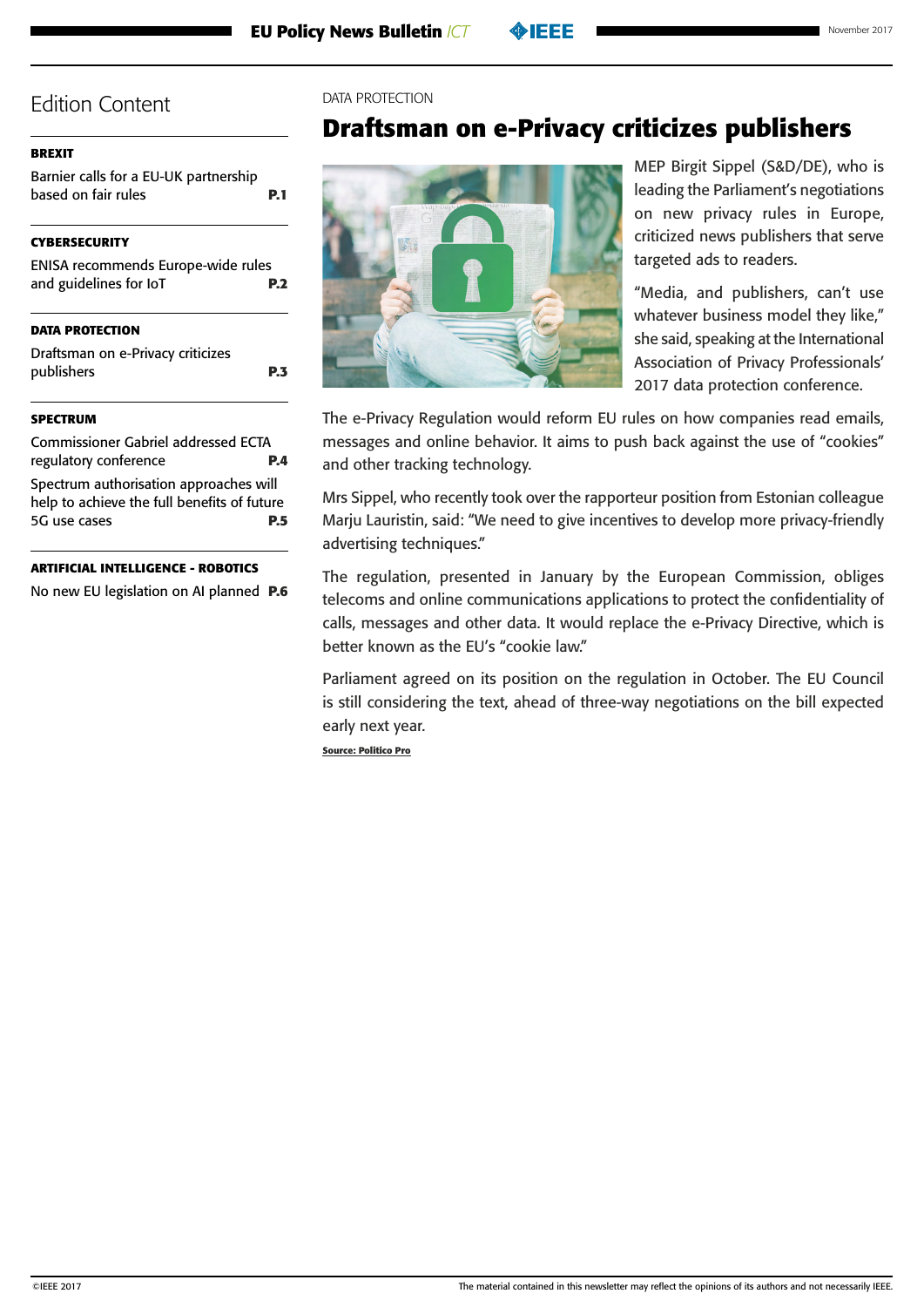#### <span id="page-3-0"></span>**[BREXIT](#page-0-0)**

[Barnier calls for a EU-UK partnership](#page-0-0)  [based on fair rules](#page-0-0) **P.1** 

#### **[CYBERSECURITY](#page-1-0)**

| <b>ENISA recommends Europe-wide rules</b> |            |
|-------------------------------------------|------------|
| and guidelines for IoT                    | <b>P.2</b> |
|                                           |            |

#### **[DATA PROTECTION](#page-2-0)**

[Draftsman on e-Privacy criticizes](#page-2-0)  [publishers](#page-2-0) **P.3**

#### **SPECTRUM**

Commissioner Gabriel addressed ECTA regulatory conference **P.4** [Spectrum authorisation approaches will](#page-4-0)  [help to achieve the full benefits of future](#page-4-0)  [5G use cases](#page-4-0) **P.5**

#### **[ARTIFICIAL INTELLIGENCE - ROBOTICS](#page-5-0)**

[No new EU legislation on AI planned](#page-5-0) **P.6**

#### **SPECTRUM**

# **Commissioner Gabriel addressed ECTA regulatory conference**



The European Competitive Telecommunications Association (ECTA) held their annual conference in November. The conference focused on the European Electronic Communications Code.

Commissioner Mariya Gabriel, in charge of the Digital Economy and Society, delivered a video message on the occasion of the ECTA Regulatory Conference 2017. She called on ECTA for support in the period of negotiations on the Electronic Communications Code: "*Regulation must aim to help the deployment of the best very high capacity networks to the benefit of as many EU citizens and businesses as possible. Competition is fundamental to foster investment. Investment certainty also requires coordinated internal market rules for spectrum assignments: on timing, licence duration and the assignment process and other conditions. This is crucial for the next generation of network technology, 5G. Europe cannot expect to lead in 5G deployment if significant reforms are not introduced in spectrum management to ensure investments on a wide scale.*",

As you may know, the European Electronic Communications Code is a priority file of the Digital Single Market strategy proposed by the European Commission in September 2016 to boost investment in high-speed and high-quality networks. The Code is currently being negotiated with the European Parliament and the Council. The next step will be the Telecoms Council on 4 December in Brussels.

**Source: Dods**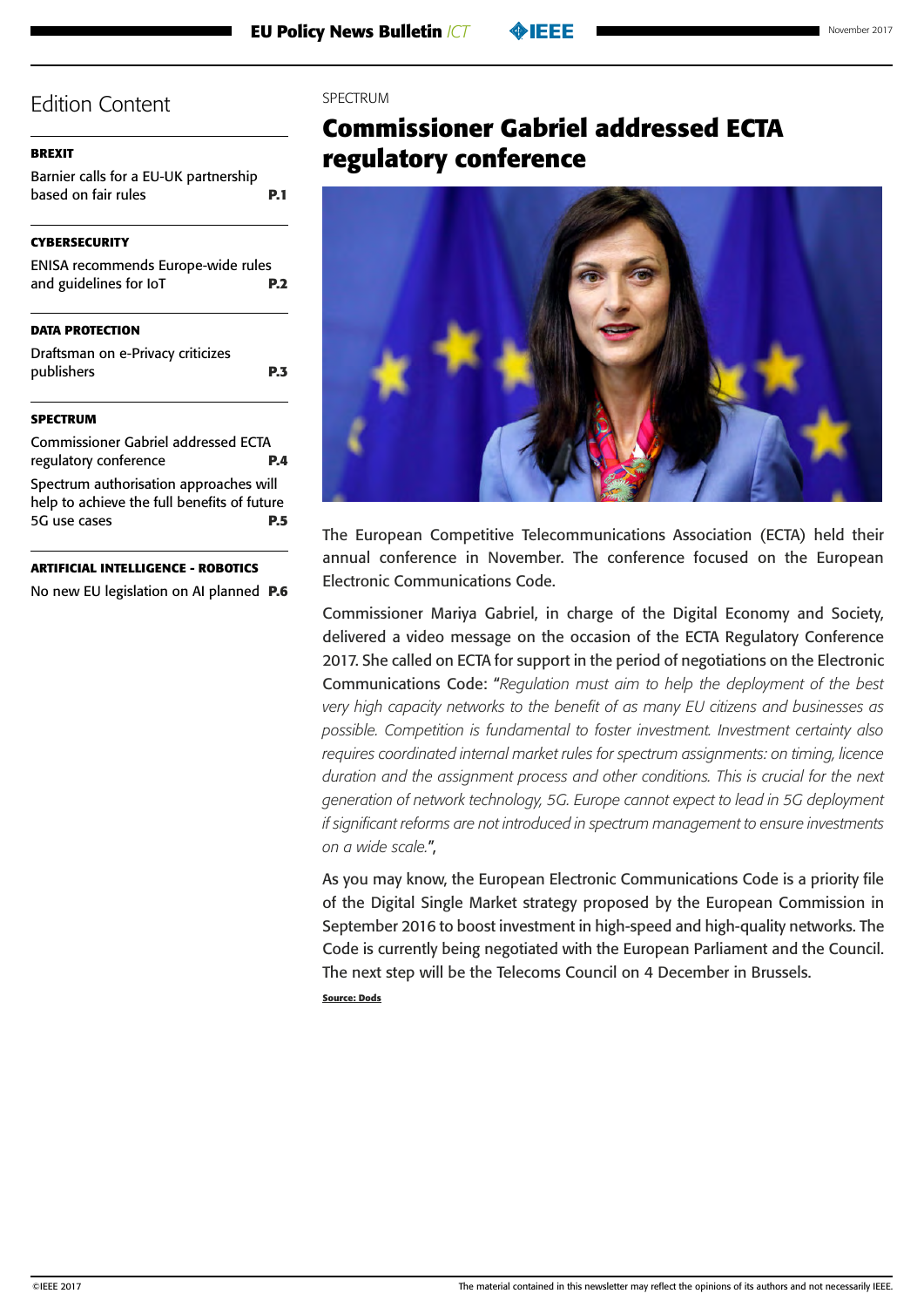| November 2017 |  |
|---------------|--|
|               |  |

#### <span id="page-4-0"></span>**[BREXIT](#page-0-0)**

[Barnier calls for a EU-UK partnership](#page-0-0)  [based on fair rules](#page-0-0) **P.1** 

#### **[CYBERSECURITY](#page-1-0)**

| ENISA recommends Europe-wide rules |            |
|------------------------------------|------------|
| and guidelines for IoT             | <b>P.2</b> |
|                                    |            |
|                                    |            |

#### **[DATA PROTECTION](#page-2-0)**

[Draftsman on e-Privacy criticizes](#page-2-0)  [publishers](#page-2-0) **P.3**

#### **[SPECTRUM](#page-3-0)**

[Commissioner Gabriel addressed ECTA](#page-3-0)  [regulatory conference](#page-3-0) **P.4** Spectrum authorisation approaches will help to achieve the full benefits of future 5G use cases **P.5**

#### **[ARTIFICIAL INTELLIGENCE - ROBOTICS](#page-5-0)**

[No new EU legislation on AI planned](#page-5-0) **P.6**

# **Spectrum authorisation approaches will help to achieve the full benefits of future 5G use cases**



In June 2016 the Commission launched a call for tenders for the study on spectrum assignment in the EU.

The objective of the study on "Spectrum assignments in the EU" was to assess the specific elements, processes and

conditions under which radio spectrum, in particular for 5G usage including wireless broadband, should be authorised and assigned by Member States and how timely access to spectrum can contribute more fully to the general objectives set out by the EU regulatory framework.

The study, which is now **[published](https://ec.europa.eu/digital-single-market/en/news/wide-range-spectrum-authorisation-approaches-will-help-achieve-full-benefits-future-5g-use)**, has determined that both regulators and mobile operators would generally prefer to continue adopting the current approach to spectrum authorisation and assignment and that the current authorisation framework is generally fit for delivering current services. In contrast, industrial sectors (so-called 'verticals') favourably consider any licensing approach as long as their quality of service requirements can be satisfied and their long investment timescales can be supported. The grouping analysis established that overall, countries which practiced a group of investment friendly practices when assigning spectrum, namely low reserve prices; well-designed coverage objectives; and long licence lengths exhibited more positive market outcomes, such as wider network roll-out; better quality and choice of services; higher take-up of services and greater competition.

The findings of the Study will provide additional elements in the context of the ongoing negotiations with the European Parliament and the Council on the Commission Proposal for a «European Electronic Communications Code» (EECC). The Study will be further exploited in the context of the implementation of the Commission 5G Action Plan.

**Source: Dods**